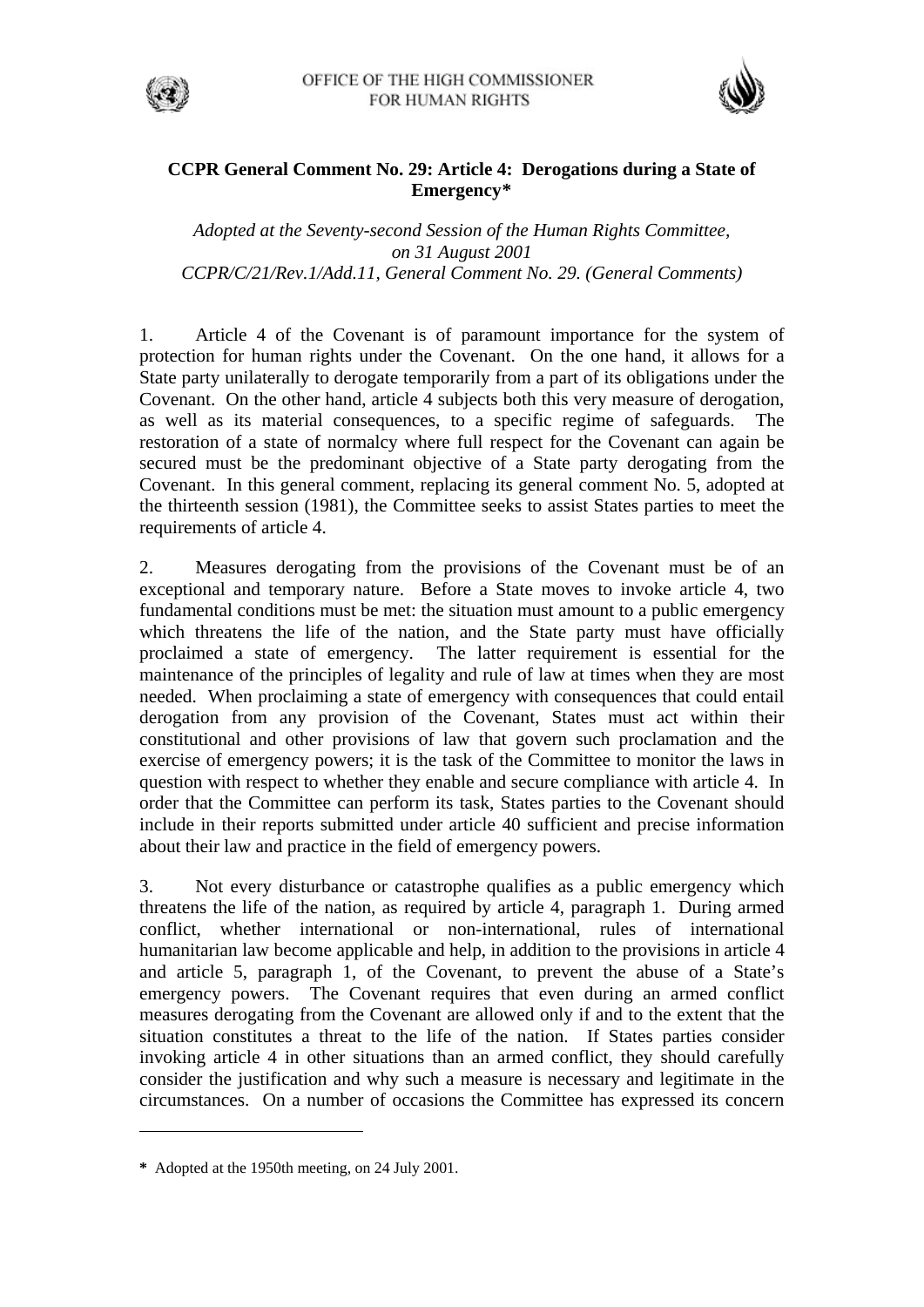



over States parties that appear to have derogated from rights protected by the Covenant, or whose domestic law appears to allow such derogation in situations not covered by article 4*.* [1](#page-1-0)

4. A fundamental requirement for any measures derogating from the Covenant, as set forth in article 4, paragraph 1, is that such measures are limited to the extent strictly required by the exigencies of the situation. This requirement relates to the duration, geographical coverage and material scope of the state of emergency and any measures of derogation resorted to because of the emergency. Derogation from some Covenant obligations in emergency situations is clearly distinct from restrictions or limitations allowed even in normal times under several provisions of the Covenant.<sup>[2](#page-1-1)</sup> Nevertheless, the obligation to limit any derogations to those strictly required by the exigencies of the situation reflects the principle of proportionality which is common to derogation and limitation powers. Moreover, the mere fact that a permissible derogation from a specific provision may, of itself, be justified by the exigencies of the situation does not obviate the requirement that specific measures taken pursuant to the derogation must also be shown to be required by the exigencies of the situation. In practice, this will ensure that no provision of the Covenant, however validly derogated from will be entirely inapplicable to the behaviour of a State party. When considering States parties' reports the Committee has expressed its concern over insufficient attention being paid to the principle of proportionality.<sup>[3](#page-1-2)</sup>

5. The issues of when rights can be derogated from, and to what extent, cannot be separated from the provision in article 4, paragraph 1, of the Covenant according to which any measures derogating from a State party's obligations under the Covenant must be limited "to the extent strictly required by the exigencies of the situation". This condition requires that States parties provide careful justification not only for their decision to proclaim a state of emergency but also for any specific measures based on such a proclamation. If States purport to invoke the right to derogate from the Covenant during, for instance, a natural catastrophe, a mass demonstration including instances of violence, or a major industrial accident, they must be able to justify not only that such a situation constitutes a threat to the life of the nation, but also that all their measures derogating from the Covenant are strictly required by the exigencies of the situation. In the opinion of the Committee, the possibility of restricting certain Covenant rights under the terms of, for instance, freedom of movement (art. 12) or freedom of assembly (art. 21) is generally sufficient during

<span id="page-1-0"></span><sup>1</sup> See the following comments/concluding observations: United Republic of Tanzania (1992), CCPR/C/79/Add.12, paragraph 7; Dominican Republic (1993), CCPR/C/79/Add.18, paragraph 4; United Kingdom of Great Britain and Northern Ireland (1995), CCPR/C/79/Add.55, paragraph 23; Peru (1996), CCPR/C/79/Add.67, paragraph 11; Bolivia (1997), CCPR/C/79/Add.74, paragraph 14; Colombia (1997), CCPR/C/79/Add.76, paragraph 25; Lebanon (1997), CCPR/C/79/Add.78, paragraph 10; Uruguay (1998), CCPR/C/79/Add.90, paragraph 8; Israel (1998), CCPR/C/79/Add.93, paragraph 11.

<span id="page-1-1"></span><sup>&</sup>lt;sup>2</sup> See, for instance, articles 12 and 19 of the Covenant.

<span id="page-1-2"></span><sup>&</sup>lt;sup>3</sup> See, for example, concluding observations on Israel (1998), CCPR/C/79/Add.93, paragraph 11.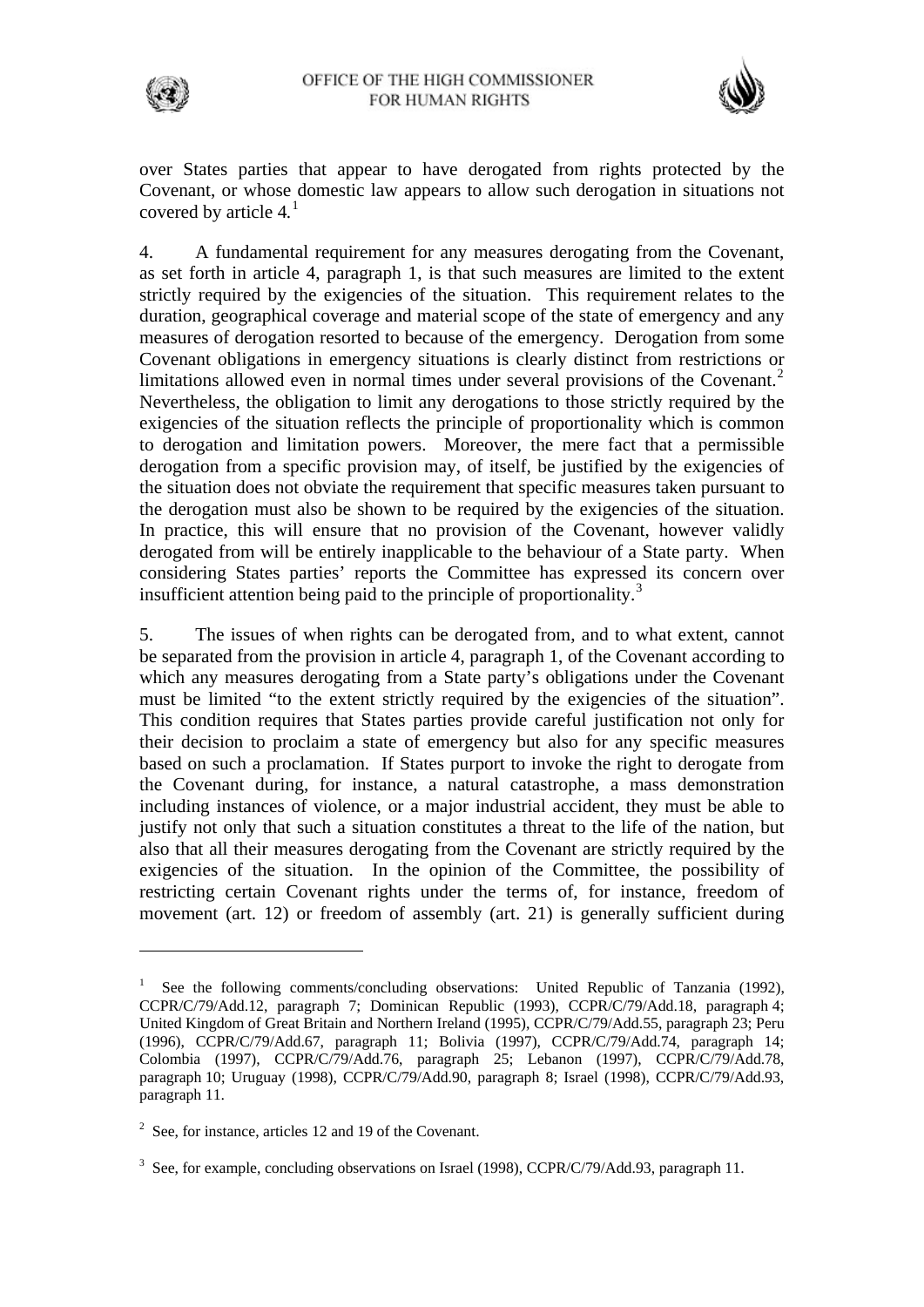



such situations and no derogation from the provisions in question would be justified by the exigencies of the situation.

6. The fact that some of the provisions of the Covenant have been listed in article 4 (para. 2), as not being subject to derogation does not mean that other articles in the Covenant may be subjected to derogations at will, even where a threat to the life of the nation exists. The legal obligation to narrow down all derogations to those strictly required by the exigencies of the situation establishes both for States parties and for the Committee a duty to conduct a careful analysis under each article of the Covenant based on an objective assessment of the actual situation.

7. Article 4, paragraph 2, of the Covenant explicitly prescribes that no derogation from the following articles may be made: article 6 (right to life), article 7 (prohibition of torture or cruel, inhuman or degrading punishment, or of medical or scientific experimentation without consent), article 8, paragraphs 1 and 2 (prohibition of slavery, slave-trade and servitude), article 11 (prohibition of imprisonment because of inability to fulfil a contractual obligation), article 15 (the principle of legality in the field of criminal law, i.e. the requirement of both criminal liability and punishment being limited to clear and precise provisions in the law that was in place and applicable at the time the act or omission took place, except in cases where a later law imposes a lighter penalty), article 16 (the recognition of everyone as a person before the law), and article 18 (freedom of thought, conscience and religion). The rights enshrined in these provisions are non-derogable by the very fact that they are listed in article 4, paragraph 2. The same applies, in relation to States that are parties to the Second Optional Protocol to the Covenant, aiming at the abolition of the death penalty, as prescribed in article 6 of that Protocol. Conceptually, the qualification of a Covenant provision as a non-derogable one does not mean that no limitations or restrictions would ever be justified. The reference in article 4, paragraph 2, to article 18, a provision that includes a specific clause on restrictions in its paragraph 3, demonstrates that the permissibility of restrictions is independent of the issue of derogability. Even in times of most serious public emergencies, States that interfere with the freedom to manifest one's religion or belief must justify their actions by referring to the requirements specified in article 18, paragraph 3. On several occasions the Committee has expressed its concern about rights that are nonderogable according to article 4, paragraph 2, being either derogated from or under a risk of derogation owing to inadequacies in the legal regime of the State party.<sup>[4](#page-2-0)</sup>

8. According to article 4, paragraph 1, one of the conditions for the justifiability of any derogation from the Covenant is that the measures taken do not involve

<span id="page-2-0"></span><sup>4</sup> See the following comments/concluding observations: Dominican Republic (1993), CCPR/C/79/Add.18, paragraph 4; Jordan (1994), CCPR/C/79/Add.35, paragraph 6; Nepal (1994), CCPR/C/79/Add.42, paragraph 9; Russian Federation (1995), CCPR/C/79/Add.54, paragraph 27; Zambia (1996), CCPR/C/79/Add.62, paragraph 11; Gabon (1996), CCPR/C/79/Add.71, paragraph 10; Colombia (1997), CCPR/C/79/Add.76, paragraph 25; Israel (1998), CCPR/C/79/Add.93, paragraph 11; Iraq (1997), CCPR/C/79/Add.84, paragraph 9; Uruguay (1998), CCPR/C/79/Add.90, paragraph 8; Armenia (1998), CCPR/C/79/Add.100, paragraph 7; Mongolia (2000), CCPR/C/79/Add.120, paragraph 14; Kyrgyzstan (2000), CCPR/CO/69/KGZ, paragraph 12.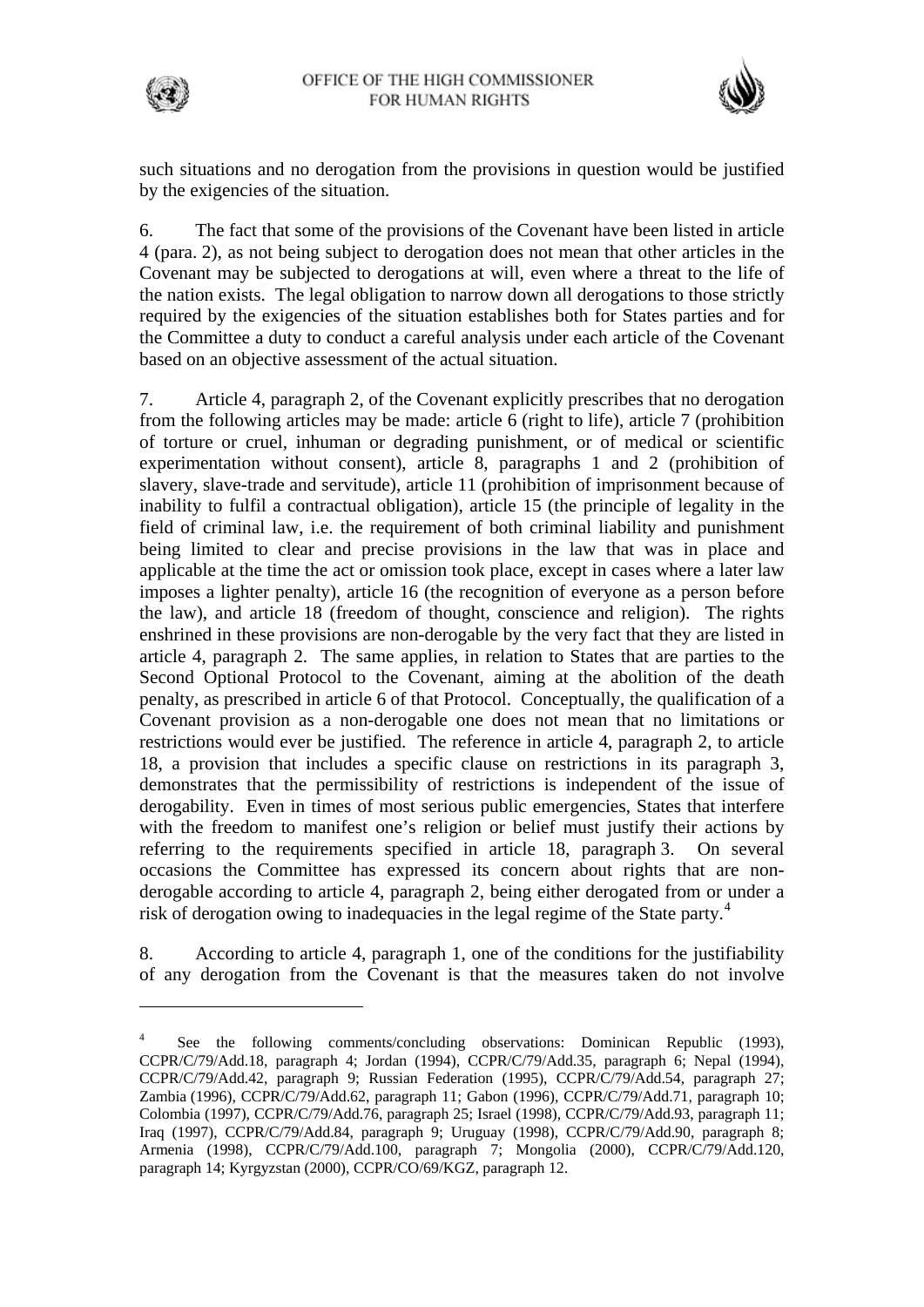



discrimination solely on the ground of race, colour, sex, language, religion or social origin. Even though article 26 or the other Covenant provisions related to nondiscrimination (arts. 2, 3, 14, para. 1, 23, para. 4, 24, para. 1, and 25) have not been listed among the non-derogable provisions in article 4, paragraph 2, there are elements or dimensions of the right to non-discrimination that cannot be derogated from in any circumstances. In particular, this provision of article 4, paragraph 1, must be complied with if any distinctions between persons are made when resorting to measures that derogate from the Covenant.

9. Furthermore, article 4, paragraph 1, requires that no measure derogating from the provisions of the Covenant may be inconsistent with the State party's other obligations under international law, particularly the rules of international humanitarian law. Article 4 of the Covenant cannot be read as justification for derogation from the Covenant if such derogation would entail a breach of the State's other international obligations, whether based on treaty or general international law. This is reflected also in article 5, paragraph 2, of the Covenant according to which there shall be no restriction upon or derogation from any fundamental rights recognized in other instruments on the pretext that the Covenant does not recognize such rights or that it recognizes them to a lesser extent.

10. Although it is not the function of the Human Rights Committee to review the conduct of a State party under other treaties, in exercising its functions under the Covenant the Committee has the competence to take a State party's other international obligations into account when it considers whether the Covenant allows the State party to derogate from specific provisions of the Covenant. Therefore, when invoking article 4, paragraph 1, or when reporting under article 40 on the legal framework related to emergencies, States parties should present information on their other international obligations relevant for the protection of the rights in question, in particular those obligations that are applicable in times of emergency.<sup>[5](#page-3-0)</sup> In this respect, States parties should duly take into account the developments within international law as to human rights standards applicable in emergency situations.<sup>[6](#page-3-1)</sup>

<span id="page-3-0"></span><sup>&</sup>lt;sup>5</sup> Reference is made to the Convention on the Rights of the Child which has been ratified by almost all States parties to the Covenant and does not include a derogation clause. As article 38 of the Convention clearly indicates, the Convention is applicable in emergency situations.

<span id="page-3-1"></span><sup>&</sup>lt;sup>6</sup> Reference is made to reports of the Secretary-General to the Commission on Human Rights submitted pursuant to Commission resolutions 1998/29, 1996/65 and 2000/69 on minimum humanitarian standards (later: fundamental standards of humanity), E/CN.4/1999/92, E/CN.4/2000/94 and E/CN.4/2001/91, and to earlier efforts to identify fundamental rights applicable in all circumstances, for instance the Paris Minimum Standards of Human Rights Norms in a State of Emergency (International Law Association, 1984), the Siracusa Principles on the Limitation and Derogation Provisions in the International Covenant on Civil and Political Rights, the final report of Mr. Leandro Despouy, Special Rapporteur of the Sub-Commission, on human rights and states of emergency (E/CN.4/Sub.2/1997/19 and Add.1), the Guiding Principles on Internal Displacement (E/CN.4/1998/53/Add.2), the Turku (Ảbo) Declaration of Minimum Humanitarian Standards (1990), (E/CN.4/1995/116). As a field of ongoing further work reference is made to the decision of the 26th International Conference of the Red Cross and Red Crescent (1995) to assign the International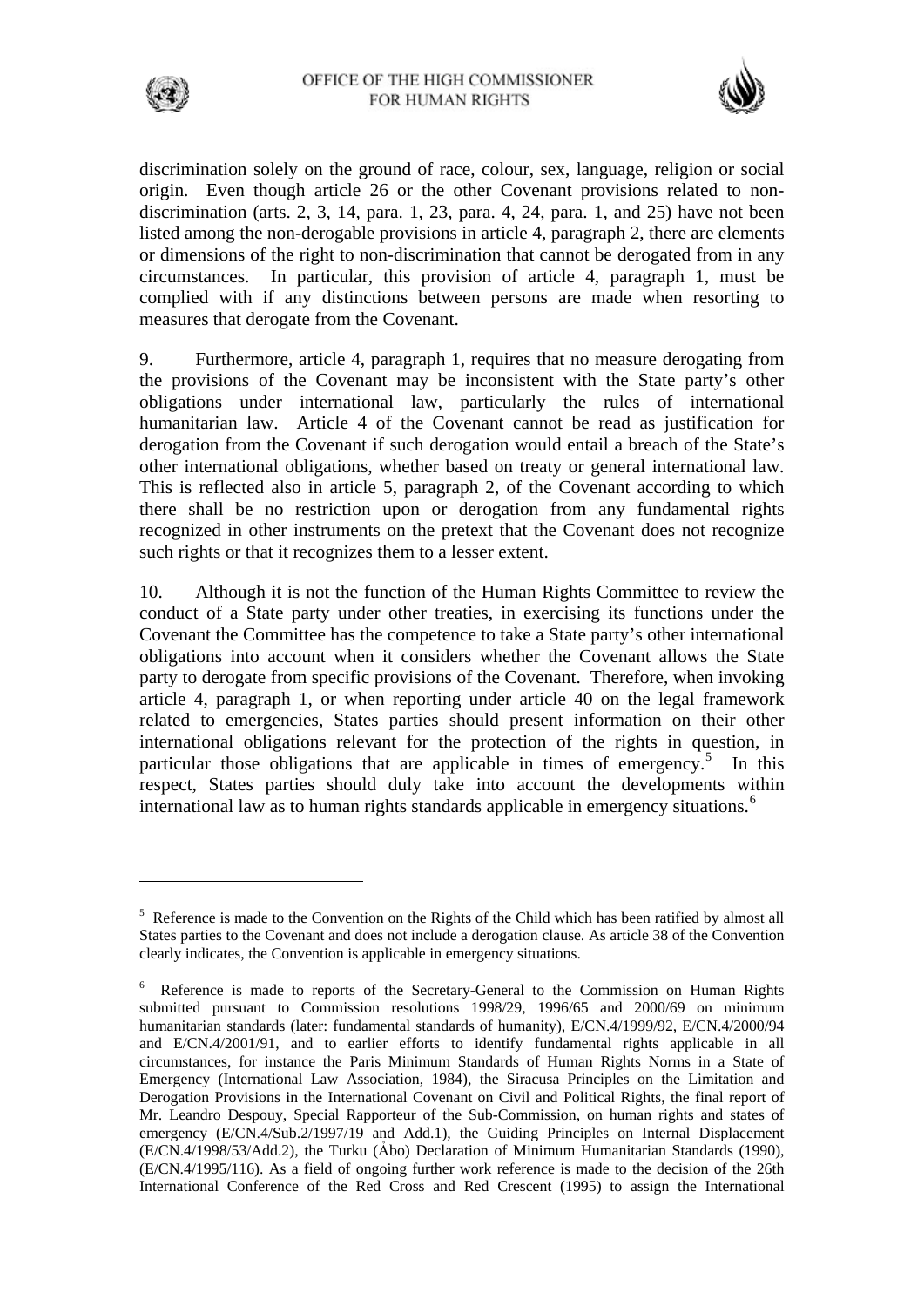

11. The enumeration of non-derogable provisions in article 4 is related to, but not identical with, the question whether certain human rights obligations bear the nature of peremptory norms of international law. The proclamation of certain provisions of the Covenant as being of a non-derogable nature, in article 4, paragraph 2, is to be seen partly as recognition of the peremptory nature of some fundamental rights ensured in treaty form in the Covenant (e.g., arts. 6 and 7). However, it is apparent that some other provisions of the Covenant were included in the list of non-derogable provisions because it can never become necessary to derogate from these rights during a state of emergency (e.g., arts. 11 and 18). Furthermore, the category of peremptory norms extends beyond the list of non-derogable provisions as given in article 4, paragraph 2. States parties may in no circumstances invoke article 4 of the Covenant as justification for acting in violation of humanitarian law or peremptory norms of international law, for instance by taking hostages, by imposing collective punishments, through arbitrary deprivations of liberty or by deviating from fundamental principles of fair trial, including the presumption of innocence.

12. In assessing the scope of legitimate derogation from the Covenant, one criterion can be found in the definition of certain human rights violations as crimes against humanity. If action conducted under the authority of a State constitutes a basis for individual criminal responsibility for a crime against humanity by the persons involved in that action, article 4 of the Covenant cannot be used as justification that a state of emergency exempted the State in question from its responsibility in relation to the same conduct. Therefore, the recent codification of crimes against humanity, for jurisdictional purposes, in the Rome Statute of the International Criminal Court is of relevance in the interpretation of article 4 of the Covenant.<sup>[7](#page-4-0)</sup>

13. In those provisions of the Covenant that are not listed in article 4, paragraph 2, there are elements that in the Committee's opinion cannot be made subject to lawful derogation under article 4. Some illustrative examples are presented below.

 (a) All persons deprived of their liberty shall be treated with humanity and with respect for the inherent dignity of the human person. Although this right, prescribed in article 10 of the Covenant, is not separately mentioned in the list of nonderogable rights in article 4, paragraph 2, the Committee believes that here the Covenant expresses a norm of general international law not subject to derogation.

 $\overline{a}$ 

Committee of the Red Cross the task of preparing a report on the customary rules of international humanitarian law applicable in international and non-international armed conflicts.

<span id="page-4-0"></span><sup>&</sup>lt;sup>7</sup> See articles 6 (genocide) and 7 (crimes against humanity) of the Statute which by 1 July 2001 had been ratified by 35 States. While many of the specific forms of conduct listed in article 7 of the Statute are directly linked to violations against those human rights that are listed as non-derogable provisions in article 4, paragraph 2, of the Covenant, the category of crimes against humanity as defined in that provision covers also violations of some provisions of the Covenant that have not been mentioned in the said provision of the Covenant. For example, certain grave violations of article 27 may at the same time constitute genocide under article 6 of the Rome Statute, and article 7, in turn, covers practices that are related to, besides articles 6, 7 and 8 of the Covenant, also articles 9, 12, 26 and 27.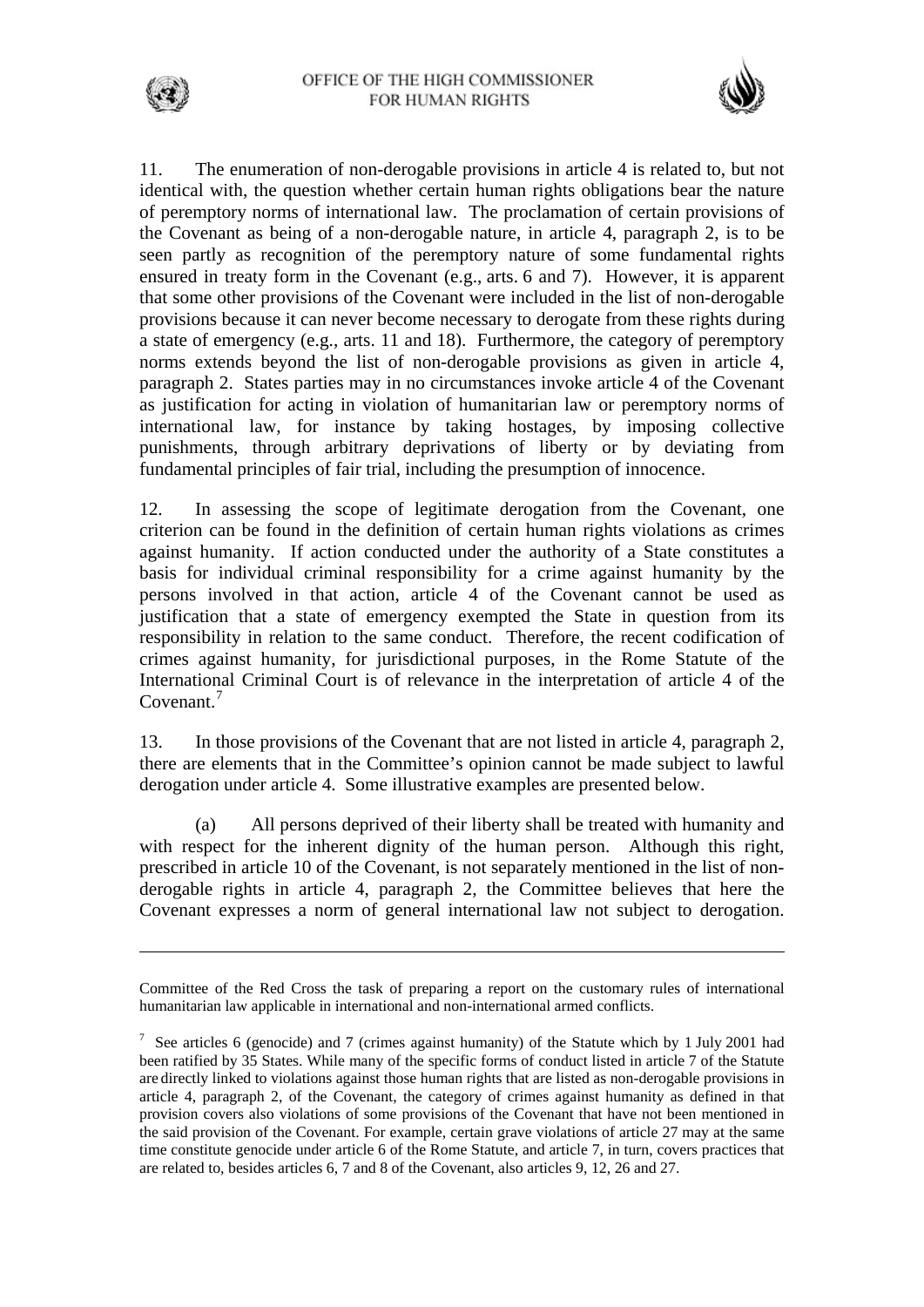



This is supported by the reference to the inherent dignity of the human person in the preamble to the Covenant and by the close connection between articles 7 and 10.

 (b) The prohibitions against taking of hostages, abductions or unacknowledged detention are not subject to derogation. The absolute nature of these prohibitions, even in times of emergency, is justified by their status as norms of general international law.

 (c) The Committee is of the opinion that the international protection of the rights of persons belonging to minorities includes elements that must be respected in all circumstances. This is reflected in the prohibition against genocide in international law, in the inclusion of a non-discrimination clause in article 4 itself (para. 1), as well as in the non-derogable nature of article 18.

 (d) As confirmed by the Rome Statute of the International Criminal Court, deportation or forcible transfer of population without grounds permitted under international law, in the form of forced displacement by expulsion or other coercive means from the area in which the persons concerned are lawfully present, constitutes a crime against humanity.<sup>[8](#page-5-0)</sup> The legitimate right to derogate from article 12 of the Covenant during a state of emergency can never be accepted as justifying such measures.

 (e) No declaration of a state of emergency made pursuant to article 4, paragraph 1, may be invoked as justification for a State party to engage itself, contrary to article 20, in propaganda for war, or in advocacy of national, racial or religious hatred that would constitute incitement to discrimination, hostility or violence.

14. Article 2, paragraph 3, of the Covenant requires a State party to the Covenant to provide remedies for any violation of the provisions of the Covenant. This clause is not mentioned in the list of non-derogable provisions in article 4, paragraph 2, but it constitutes a treaty obligation inherent in the Covenant as a whole. Even if a State party, during a state of emergency, and to the extent that such measures are strictly required by the exigencies of the situation, may introduce adjustments to the practical functioning of its procedures governing judicial or other remedies, the State party must comply with the fundamental obligation, under article 2, paragraph 3, of the Covenant to provide a remedy that is effective.

15. It is inherent in the protection of rights explicitly recognized as non-derogable in article 4, paragraph 2, that they must be secured by procedural guarantees, including, often, judicial guarantees. The provisions of the Covenant relating to procedural safeguards may never be made subject to measures that would circumvent the protection of non-derogable rights. Article 4 may not be resorted to in a way that would result in derogation from non-derogable rights. Thus, for example, as article 6

 $\overline{a}$ 

<span id="page-5-0"></span> $8 \text{ See article } 7(1)$  (d) and  $7(2)$  (d) of the Rome Statute.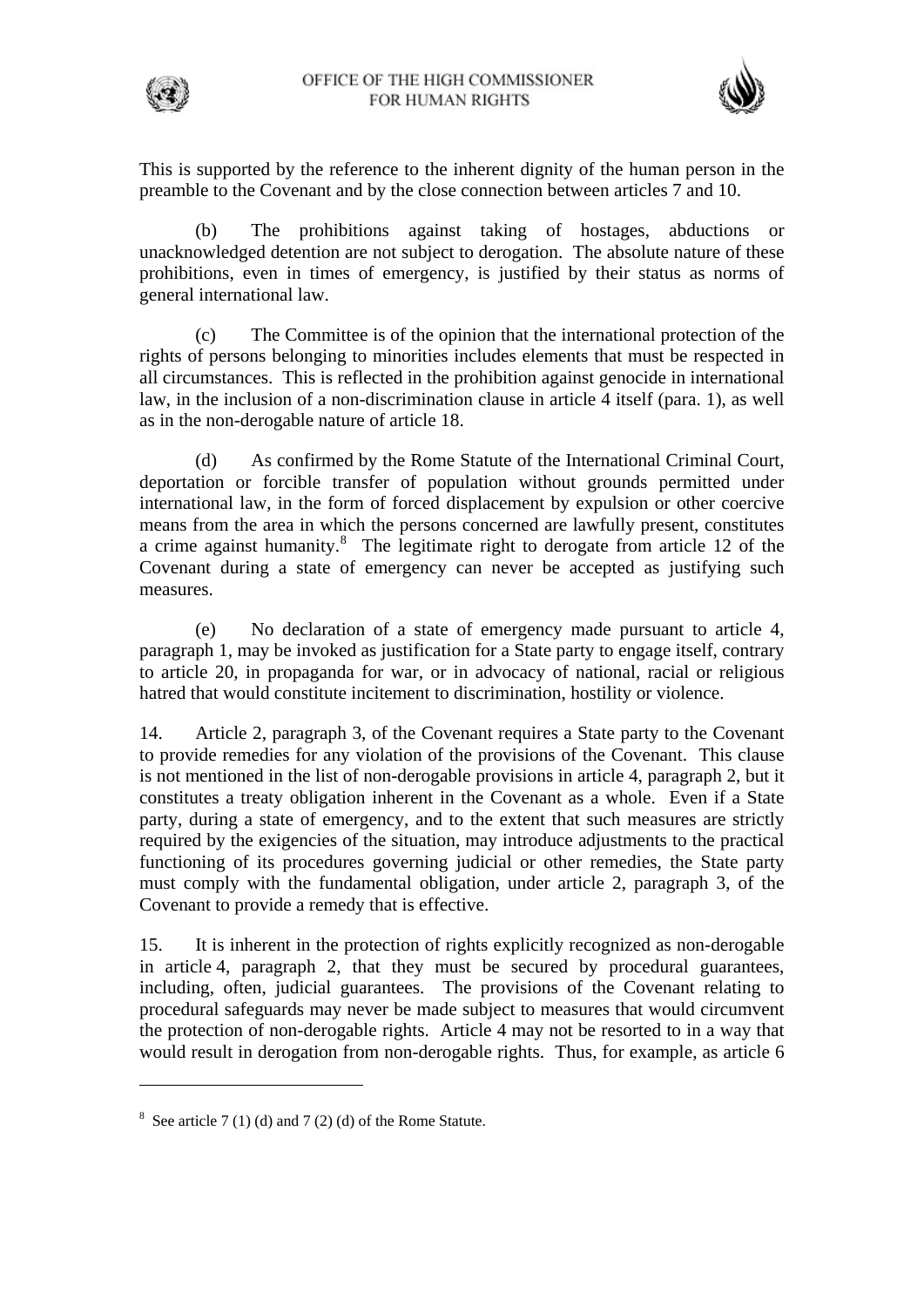

of the Covenant is non-derogable in its entirety, any trial leading to the imposition of the death penalty during a state of emergency must conform to the provisions of the Covenant, including all the requirements of articles 14 and 15.

16. Safeguards related to derogation, as embodied in article 4 of the Covenant, are based on the principles of legality and the rule of law inherent in the Covenant as a whole. As certain elements of the right to a fair trial are explicitly guaranteed under international humanitarian law during armed conflict, the Committee finds no justification for derogation from these guarantees during other emergency situations. The Committee is of the opinion that the principles of legality and the rule of law require that fundamental requirements of fair trial must be respected during a state of emergency. Only a court of law may try and convict a person for a criminal offence. The presumption of innocence must be respected. In order to protect non-derogable rights, the right to take proceedings before a court to enable the court to decide without delay on the lawfulness of detention, must not be diminished by a State party's decision to derogate from the Covenant.<sup>[9](#page-6-0)</sup>

17. In paragraph 3 of article 4, States parties, when they resort to their power of derogation under article 4, commit themselves to a regime of international notification. A State party availing itself of the right of derogation must immediately inform the other States parties, through the United Nations Secretary-General, of the provisions it has derogated from and of the reasons for such measures. Such notification is essential not only for the discharge of the Committee's functions, in particular in assessing whether the measures taken by the State party were strictly required by the exigencies of the situation, but also to permit other States parties to monitor compliance with the provisions of the Covenant. In view of the summary character of many of the notifications received in the past, the Committee emphasizes that the notification by States parties should include full information about the measures taken and a clear explanation of the reasons for them, with full documentation attached regarding their law. Additional notifications are required if the State party subsequently takes further measures under article 4, for instance by extending the duration of a state of emergency. The requirement of immediate notification applies equally in relation to the termination of derogation. These obligations have not always been respected: States parties have failed to notify other States parties, through the Secretary-General, of a proclamation of a state of emergency and of the resulting measures of derogation from one or more provisions

<span id="page-6-0"></span><sup>&</sup>lt;sup>9</sup> See the Committee's concluding observations on Israel (1998) (CCPR/C/79/Add.93), paragraph 21: "… The Committee considers the present application of administrative detention to be incompatible with articles 7 and 16 of the Covenant, neither of which allows for derogation in times of public emergency …. The Committee stresses, however, that a State party may not depart from the requirement of effective judicial review of detention." See also the recommendation by the Committee to the Sub-Commission on Prevention of Discrimination and Protection of Minorities concerning a draft third optional protocol to the Covenant: "The Committee is satisfied that States parties generally understand that the right to habeas corpus and *amparo* should not be limited in situations of emergency. Furthermore, the Committee is of the view that the remedies provided in article 9, paragraphs 3 and 4, read in conjunction with article 2 are inherent to the Covenant as a whole." *Official Records of the General Assembly, Forty-ninth session, Supplement No. 40 (A/49/40)*, vol. I, annex XI, paragraph 2.